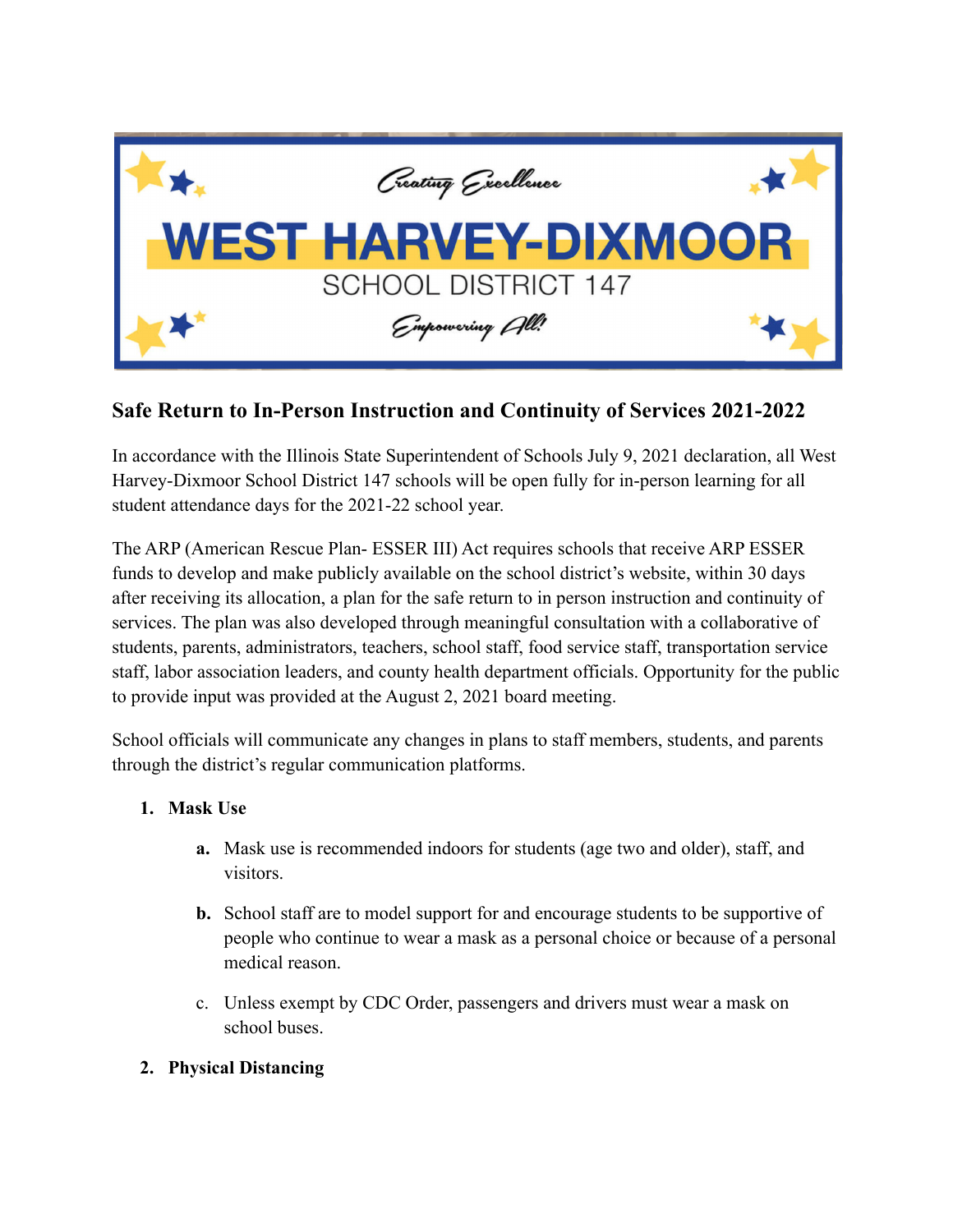**a.** Social distancing in all settings of at least three feet or to the greatest extent possible providing assigned seating for students and encouraging students to remain in these seats to the greatest extent possible.

### 3. **Handwashing and Respiratory Etiquette**

- **a.** School staff will monitor and reinforce frequent handwashing and respiratory etiquette by
	- **i.** reminding everyone in the facility to wash hands frequently;
	- **ii.** using hand sanitizer containing at least 60% alcohol
	- **iii.** continuing to teach respiratory etiquette (e.g., covering coughs and sneezes)

## **4. Facility and Transportation Cleaning, Disinfection and Ventilation**

- **a.** School custodial staff and transportation staff will continue to clean surfaces daily.
- b. Maintenance staff will continue to regularly replace school ventilation system filters.
- c. When possible, staff will open doors and windows, use child-safe fans, and have activities, classes, or lunches outdoors when circumstances allow.
- d. When it does not pose a safety risk, transportation staff will keep vehicle windows open at least a few inches to improve air circulation.

## **5. Contact Tracing in Combination with Isolation and Quarantine**

- **a.** Students and staff who have symptoms of infectious illness, such as influenza (flu) or COVID-19, should stay home and contact their healthcare provider for testing and care.
- b. Individuals in our school environments who show symptoms of COVID-19 are to immediately report to the office.
- c. Fully vaccinated people who were in close contact with someone who has COVID-19 but do NOT have COVID-19 symptoms do not need to quarantine or be tested.
- d. Student absences related to a COVID-19 isolation or quarantine will be recorded as excused. To ensure continuity of services, school work missed during such an absence can be requested and made up in accordance with the school's policy.